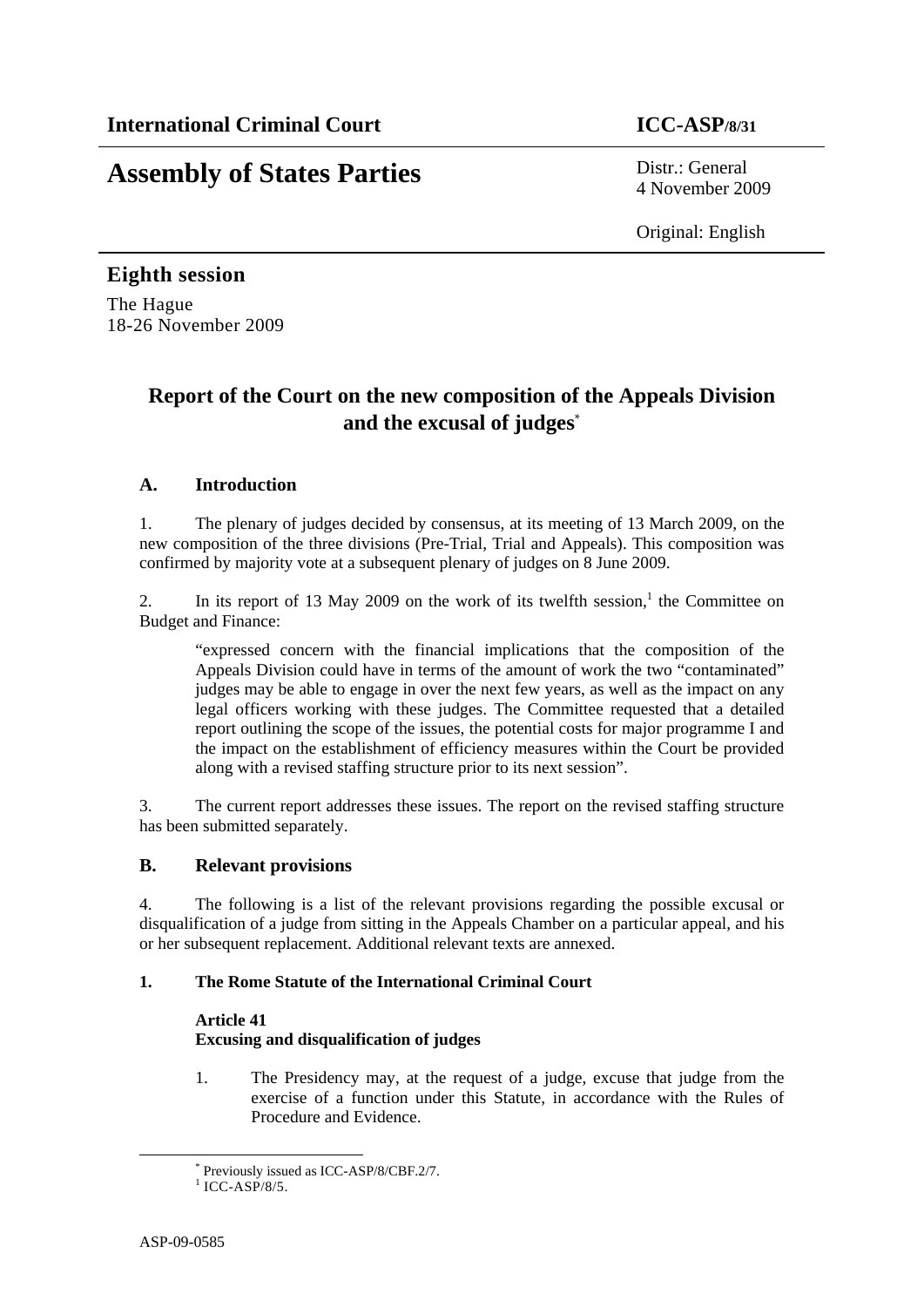- 2. a) A judge shall not participate in any case in which his or her impartiality might reasonably be doubted on any ground. A judge shall be disqualified from a case in accordance with this paragraph if, inter alia, that judge has previously been involved in any capacity in that case before the Court or in a related criminal case at the national level involving the person being investigated or prosecuted. A judge shall also be disqualified on such other grounds as may be provided for in the Rules of Procedure and Evidence.
	- b) The Prosecutor or the person being investigated or prosecuted may request the disqualification of a judge under this paragraph.
	- c) Any question as to the disqualification of a judge shall be decided by an absolute majority of the judges. The challenged judge shall be entitled to present his or her comments on the matter, but shall not take part in the decision.

#### **2. The Rules of Procedure and Evidence**

#### **Rule 33**

#### **Excusing of a judge, the Prosecutor or a Deputy Prosecutor**

- 1. A judge, the Prosecutor or a Deputy Prosecutor seeking to be excused from his or her functions shall make a request in writing to the Presidency, setting out the grounds upon which he or she should be excused.
- 2. The Presidency shall treat the request as confidential and shall not make public the reasons for its decision without the consent of the person concerned.

#### **3. The Regulations of the Court**

#### **Regulation 12 Service within the Appeals Chamber**

In the event that a member of the Appeals Chamber is disqualified, or unavailable for a substantial reason, the Presidency shall, in the interests of the administration of justice, attach to the Appeals Chamber on a temporary basis a judge from either the Trial or Pre-Trial Division, subject to article 39, paragraph 1. Under no circumstances shall a judge who has participated in the pre-trial or trial phase of a case be eligible to sit on the Appeals Chamber hearing that case; nor shall a judge who has participated in the appeal phase of a case be eligible to sit on the pre-trial or trial phase of that case.

#### **Regulation 15 Replacements**

1. The Presidency shall be responsible for the replacement of a judge pursuant to rule 38 and in accordance with article 39 and shall also take into account, to the extent possible, gender and equitable geographical representation.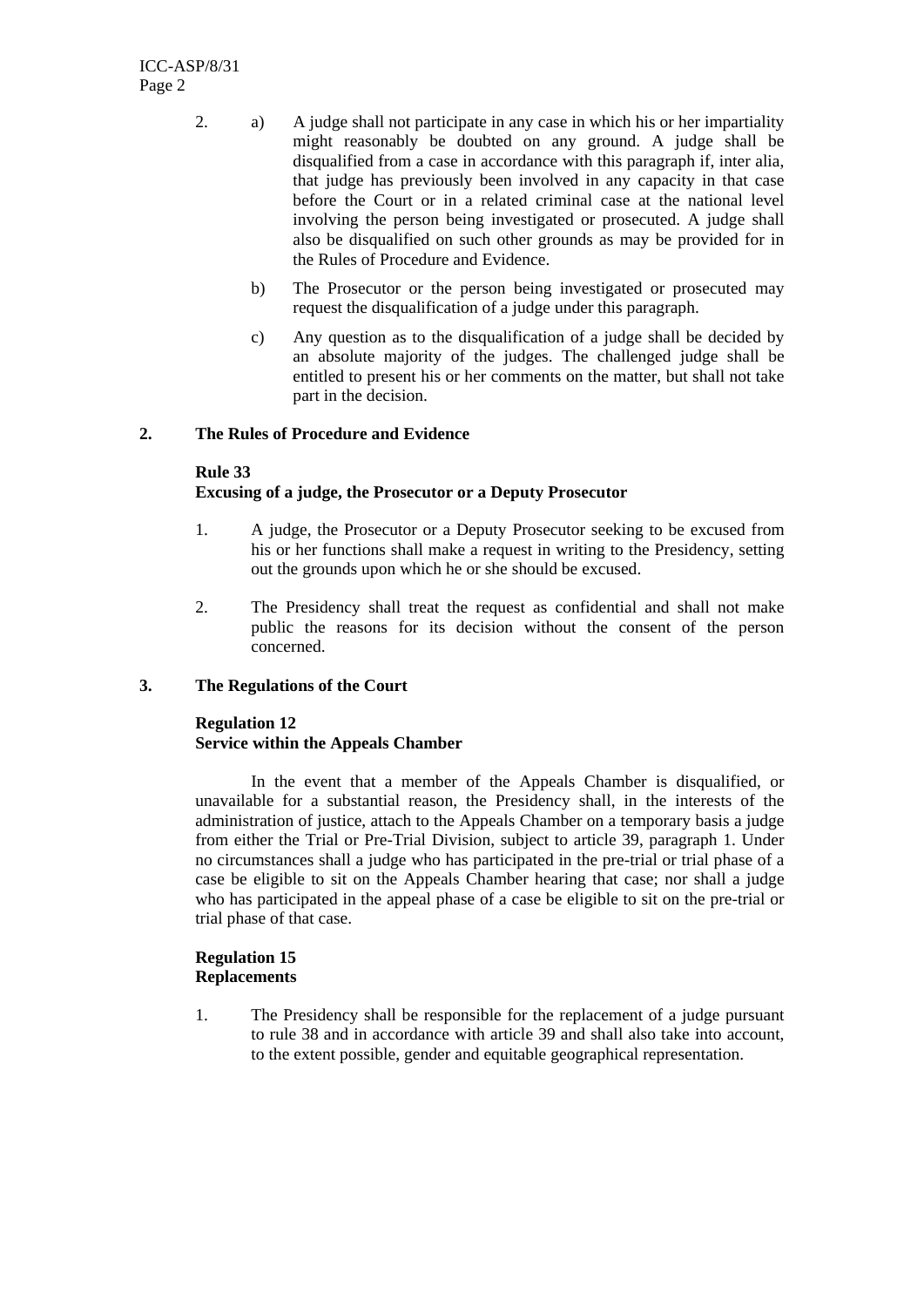#### **C. Recent developments**

5. On 10 March 2009, the term of office of six judges came to an end. Following the election of new judges by the Assembly of States Parties, the judges are required, in accordance with rule 4, sub-rule 1, of the Rules of Procedure and Evidence ("the Rules"), to "meet in plenary session not later than two months after their election". At this session, the judges are required to elect the President and Vice-Presidents (rule 4, sub-rule 1 (a)) and to "assign judges to divisions" (rule 4, sub-rule 1 (b)). Under rule 4, sub-rule 4, decisions of the plenary sessions shall be taken by the majority of judges present. The new composition of the divisions was determined by consensus at the judges' plenary session of 13 March 2009, and confirmed by majority vote at the plenary of 8 June 2009.

- 6. The divisions are now composed as follows:
	- The judges assigned to the Pre-Trial Division are: Judge Hans-Peter Kaul, Second Vice-President of the Court; Judge Sylvia Steiner; Judge Ekaterina Trendafilova; Judge Sanji Mmasenono Monageng and Judge Cuno Tarfusser; <sup>2</sup>
	- The judges assigned to the Trial Division are: Judge Fatoumata Dembele Diarra, First Vice-President of the Court; Judge Elizabeth Odio Benito; Judge René Blattmann; Judge Sir Adrian Fulford; Judge Bruno Cotte; Judge Joyce Aluoch; and Judge Christine Van den Wyngaert; and
	- The judges assigned to the Appeals Division are: Judge Sang-Hyun Song, President of the Court; Judge Akua Kuenyehia; Judge Erkki Kourula; Judge Anita Ušacka; and Judge Daniel David Ntanda Nsereko.

#### **Considerations at the plenary**

7. Assignment of judges to the various divisions is made on the basis of the nature of the functions each one will perform and the qualifications and experience of individual judges. This is done in a manner ensuring that each division benefits from an appropriate combination of expertise in criminal law and procedure and international law.

8. In addition, the plenary considered it important that the Appeals Division, as the instance of last resort, should in principle be composed of judges with the most experience within the International Criminal Court. The view was expressed that, given the limited number of only 18 judges available at the Court, out of which only 16 judges were currently serving,<sup>3</sup> all judges working in Pre-Trial or Trial Chambers would need to be excused at some point if they were subsequently assigned to the Appeals Division, and had to work on an appeal from a Chamber where they had previously served. The only alternative would be to assign only newly elected judges to the Appeals Division. There was a good measure of agreement that this solution would not be in the best interest of the Court, as these newly elected judges would not be as familiar with the Court, its working methods and jurisprudence.

<sup>&</sup>lt;sup>2</sup> Judge Fumiko Saiga, who passed away on 24 April 2009, had been assigned to the Pre-Trial Division during the 13 March 2009 plenary. She had been temporarily attached by the Presidency to the Trial Division in order to be part of the Trial Chamber II bench in the Katanga-Ngudjolo proceedings. 3

<sup>&</sup>lt;sup>3</sup> Following the withdrawal of Judge Mohamed Shahabuddeen and the passing away of Judge Fumiko Saiga, there are currently 16 judges at the Court. Judge René Blattmann's six-year term was extended on 10 March 2009 for the sole purpose of completing the Lubanga trial, in accordance with article 36 (10) of the Statute.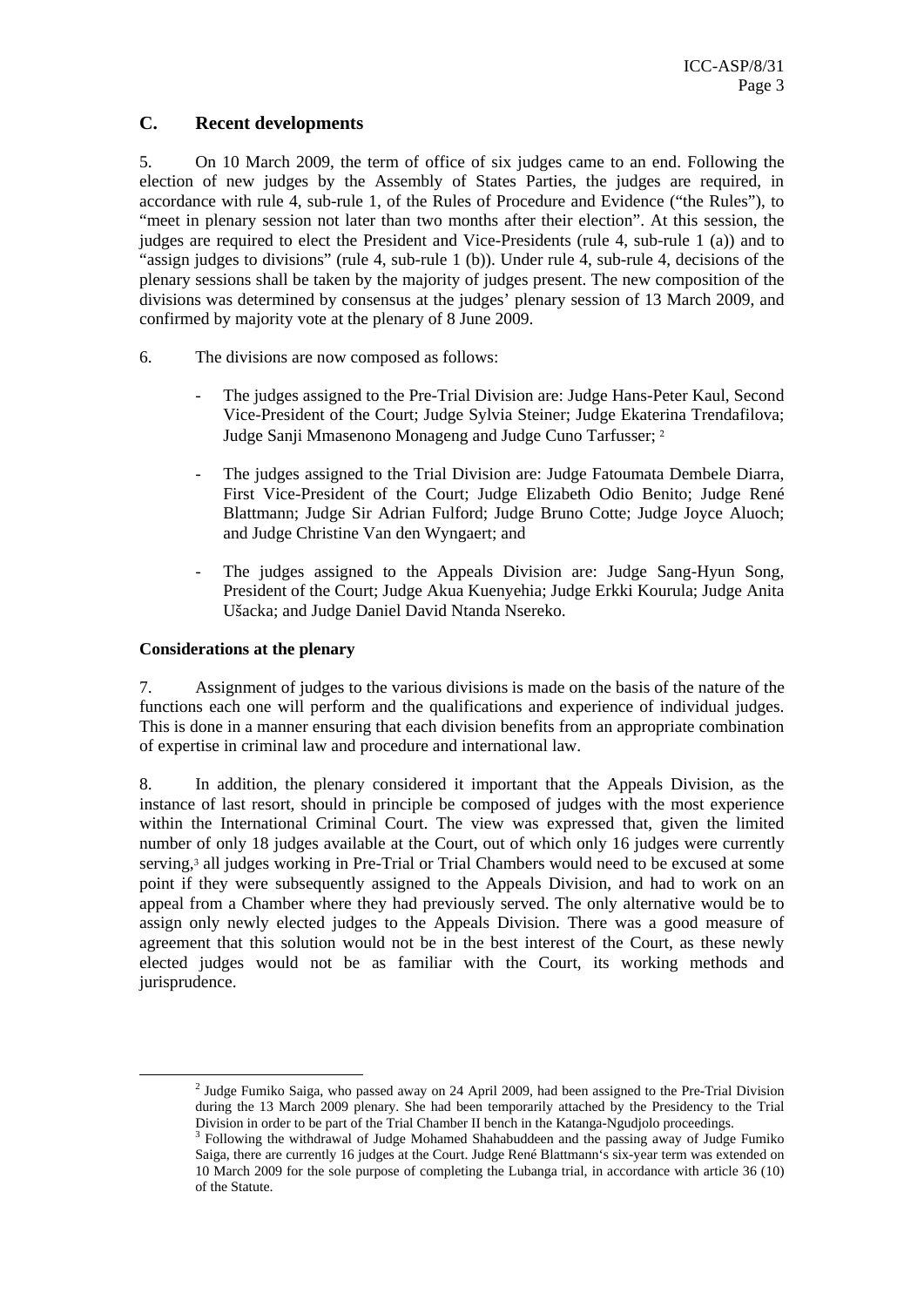9. At the plenary, a number of judges currently not serving in the Appeals Division offered to work temporarily on appeals if, pursuant to regulations 12 and 15 of the Regulations of the Court, the two judges concerned by the decision of 13 March 2009 were unable to take part in those appeals because of their previous involvement in the case as Pre-Trial Division judges.

#### **Situation in the Appeals Division**

10. Since the new composition of Chambers, three interlocutory appeals have been filed before the Appeals Chamber, in the Kony, Katanga-Ngudjolo and Al Bashir cases. Shortly after the filing of each of the latter two appeals, Judges Kuenyehia and Ušacka requested the Presidency, pursuant to article 41, paragraph 1, of the Statute and rule 33 of the Rules, to be excused from the entirety of the two appeals on the basis of their previous involvement in the pre-trial phases of those cases.

11. The Presidency granted their requests and proceeded with the temporary attachment, for the purpose of those two appeals, of Judge Trendafilova (from the Pre-Trial Division), who is in the process of terminating the Bemba pre-trial proceedings, and Judge Aluoch (from the Trial Division), who has not yet been assigned to a trial.4 In so doing, the Presidency relied on regulation 15 of the Regulations of the Court, pursuant to which the Presidency is responsible for the replacement of judges in accordance with article 39 of the Statute, and regulation 12 of the Regulations of the Court, further to which the Presidency shall, in the event that a member of the Appeals Chamber is disqualified, or unavailable for a substantial reason, attach to the Appeals Chamber on a temporary basis a judge from either the Trial or Pre-Trial Division.

12. With regard to the Kony appeal, all judges of the Appeals Division will be dealing with the case.

### **D. The way forward**

13. The experience of the past months clearly indicates that the temporary assignment to the Appeals Division of two judges with previous involvement in specific cases at the pre-trial level will not in practice impair the efficiency of that division. Thanks to the collegial sharing of work, it has been possible to arrange for the excusal of the affected judges. The Presidency has agreed to a standard operating procedure, which will facilitate the smooth application of the statutory requirements.

14. The current situation is such that the two judges newly appointed to the Appeals Division will be able to work on appeals coming out of two of the four current situations, namely Uganda and Central African Republic. In the other two situations, the Democratic Republic of the Congo and Sudan, there may be present and future cases where there will be no excusal issue. For all new situations and new suspects brought before the Court, the two judges will in all probability be fully operational. In addition to this work on various current and future appeals where there are no excusal issues, the two judges concerned may also be called upon to engage in many of the Court's activities outside the courtroom: outreach, speaking to high-level visitors, sitting on recruitment panels, induction for new staff, heading Chambers working groups, and representing the Judiciary on various inter-organ working groups, such as the Africa Strategy Group and the Judicial Capacity Strengthening Programme.

 <sup>4</sup> Upon their publication, the decisions can be consulted on the Court's website.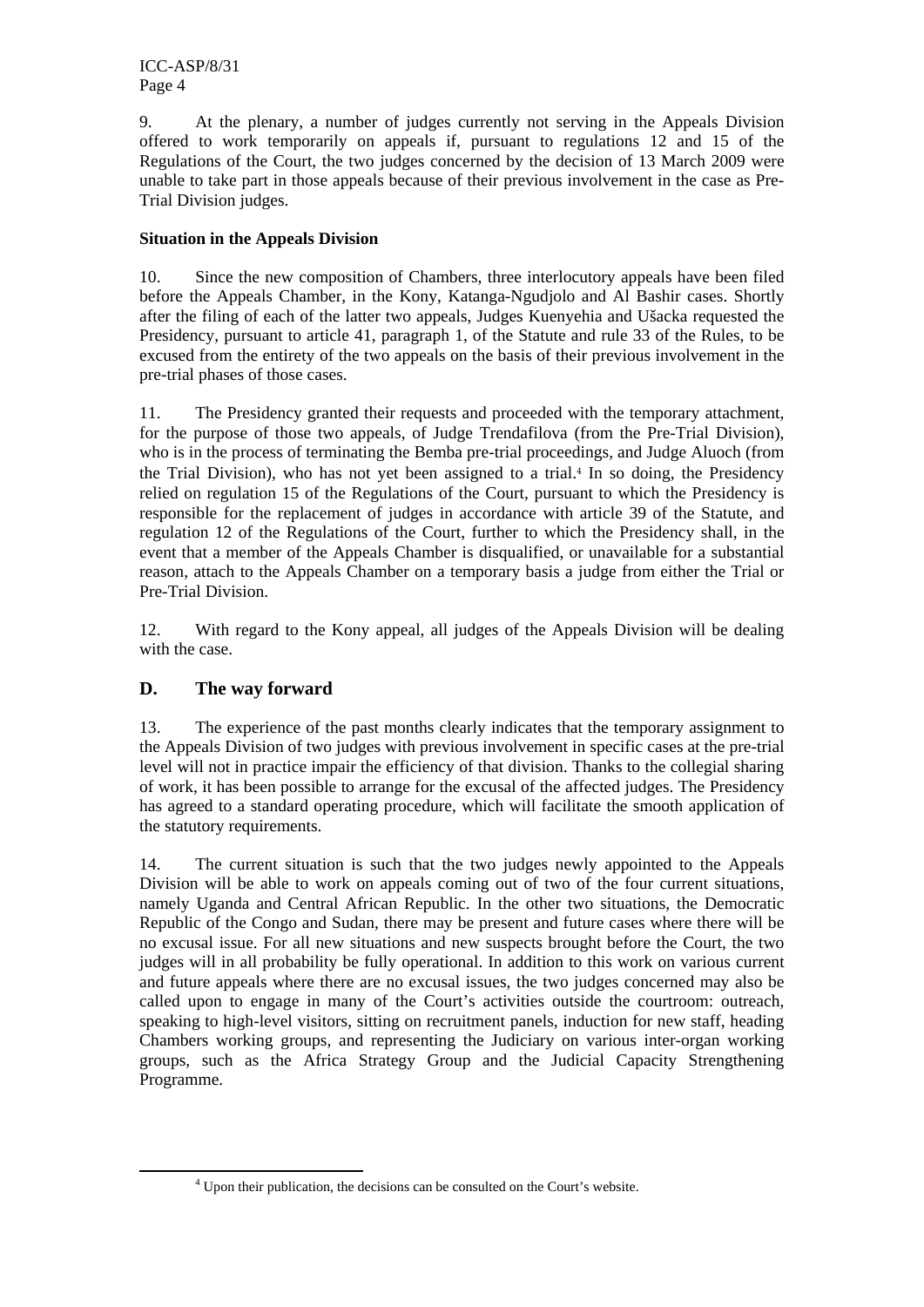#### **Workload**

15. In terms of workload, the process of preparing the excusal decision has two aspects. For each appeal, the Legal Adviser to the Presidency will spend one day preparing the decision and one member of the Presidency will spend a couple of hours consulting with potential substitute judges. This increased workload will be absorbed by the current Presidency staff and is accepted by the members of the Presidency as part of their normal responsibilities. There are therefore no additional costs foreseen.

#### **Legal officers**

16. With regard to the legal officers working for a judge who is excused, the Presidency will apply an efficiency-based policy, which is also reflected in the new staffing structure of Chambers. Legal officers assigned to an excused judge will work for the substitute judge. There is therefore no question that these legal officers would remain idle. This will allow the substitute judges to work simultaneously on the new appeal and to continue with their work in their original division.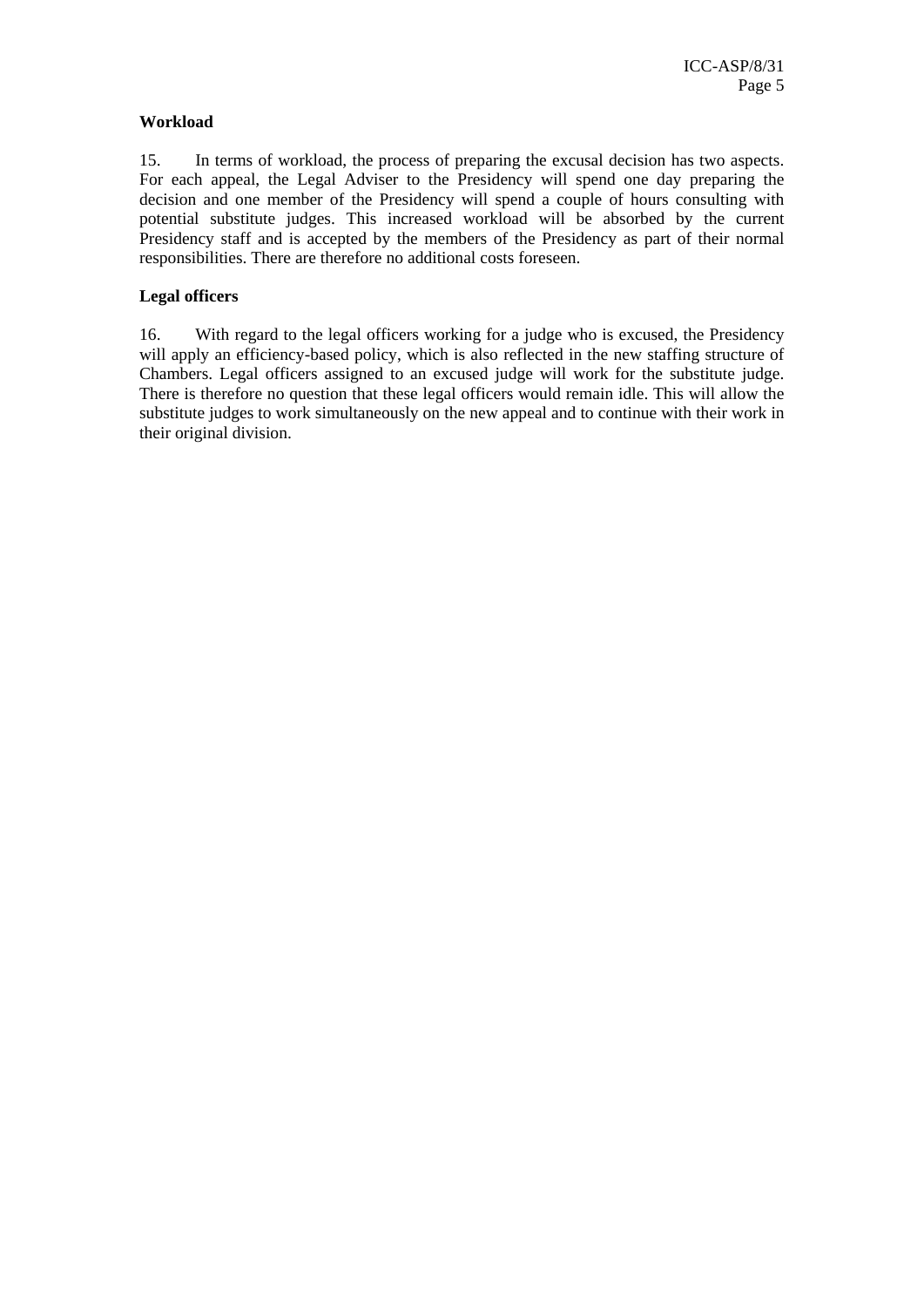#### **Annex**

## **Other relevant legal provisions**

#### **Rule 34 Disqualification of a judge, the Prosecutor or a Deputy Prosecutor**

- 1. In addition to the grounds set out in article 41, paragraph 2, and article 42, paragraph 7, the grounds for disqualification of a judge, the Prosecutor or a Deputy Prosecutor shall include, *inter alia*, the following:
	- a) Personal interest in the case, including a spousal, parental or other close family, personal or professional relationship, or a subordinate relationship, with any of the parties;
	- b) Involvement, in his or her private capacity, in any legal proceedings initiated prior to his or her involvement in the case, or initiated by him or her subsequently, in which the person being investigated or prosecuted was or is an opposing party;
	- c) Performance of functions, prior to taking office, during which he or she could be expected to have formed an opinion on the case in question, on the parties or on their legal representatives that, objectively, could adversely affect the required impartiality of the person concerned; and
	- d) Expression of opinions, through the communications media, in writing or in public actions that, objectively, could adversely affect the required impartiality of the person concerned.
- 2. Subject to the provisions set out in article 41, paragraph 2, and article 42, paragraph 8, a request for disqualification shall be made in writing as soon as there is knowledge of the grounds on which it is based. The request shall state the grounds and attach any relevant evidence, and shall be transmitted to the person concerned, who shall be entitled to present written submissions.
- 3. Any question relating to the disqualification of the Prosecutor or a Deputy Prosecutor shall be decided by a majority of the judges of the Appeals Chamber.

#### **Rule 35 Duty of a judge, the Prosecutor or a Deputy Prosecutor to request to be excused**

Where a judge, the Prosecutor or a Deputy Prosecutor has reason to believe that a ground for disqualification exists in relation to him or her, he or she shall make a request to be excused and shall not wait for a request for disqualification to be made in accordance with article 41, paragraph 2, or article 42, paragraph 7, and rule 34. The request shall be made and the Presidency shall deal with it in accordance with rule 33.